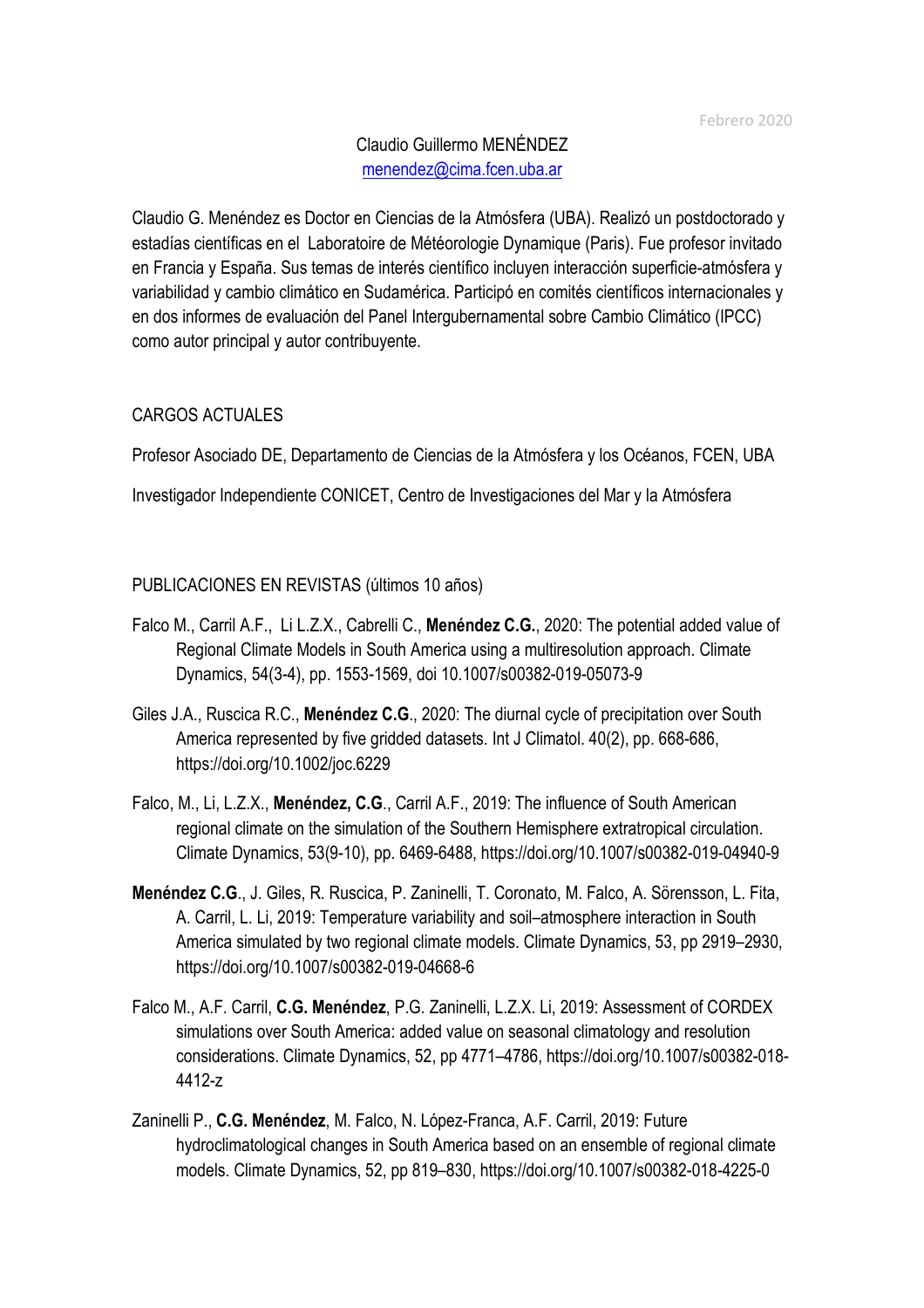- López-Franca N., Zaninelli P., Carril A., **Menéndez C**., Sánchez E., 2016: Changes in temperature extremes for 21st century scenarios over South America derived from a multimodel ensemble of regional climate models. Climate Research, 68(2-3), pp. 151-167, doi 10.3354/cr01393
- **Menéndez C**., Zaninelli P., Carril A., Sánchez E., 2016: Hydrological cycle, temperature and land surface-atmosphere interaction in La Plata Basin during summer: response to climate change, Climate Research, 68(2-3), pp. 231-241, doi 10.3354/cr01373
- Carril A. F., I. F. A. Cavalcanti, **C. G. Menéndez**, A. Sörensson, N. López-Franca, J. A. Rivera, F. Robledo, P. G. Zaninelli, T. Ambrizzi, O. C. Penalba, R. P. da Rocha, E. Sánchez, M. L. Bettolli, N. Pessacg, M. Renom, R. Ruscica, S. Solman, B. Tencer, A. Grimm, M. Rusticucci,, A. Cherchi, R. Tedeschi, L. Zamboni, 2016: Extreme events in La Plata basin: A retrospective analysis of what we have learned during CLARIS-LPB project. Climate Research, 68(2-3), pp. 95-116, doi 10.3354/cr01374
- Ruscica, R.C., **C.G. Menéndez**, A.A. Sörensson, 2016: Land surface–atmosphere interaction in future South American climate using a multi-model ensemble. Atmospheric Science Letters, 17(2), pp. 141-147, doi 10.1002/asl.635
- Cavalcanti I.F.A., A. F. Carril, O.C. Penalba, A.M. Grimm, **C. G. Menéndez**, E. Sanchez, F. Robledo, J. Rivera, L.M. Bettolli, V. Pántano, P. Zaninelli, A. Sörensson, A. Cherchi, L. Zamboni, R.G. Tedeschi, M. Dominguez, R. Ruscica, R. Flach, 2015: Precipitation extremes over La Plata Basin – Review and new results from observations and climate simulations. Journal of Hydrology, 523, 211-230, doi:10.1016/j.jhydrol.2015.01.028
- Ruscica, R.C., Sörensson, A.A., **Menéndez, C.G.**, 2015: Pathways between soil moisture and precipitation in southeastern South America. Atmospheric Science Letters, 16, 267–272, doi: 10.1002/asl2.552
- Zaninelli P., **C. Menéndez**, A. Carril, 2015: Explorando temperaturas máximas y mínimas en diferentes reanálisis. Parte 2: Variabilidad en diferentes escalas temporales. Meteorologica, Vol 40, Nro.1, 59 – 76
- Zaninelli P., A. Carril, **C. Menéndez**, 2015: Explorando temperaturas máximas y mínimas en diferentes reanálisis. Parte 1: Campos medios estacionales. Meteorologica, Vol 40, Nro.1, 43 – 58
- Ruscica, R.C., Sörensson, A.A., **Menéndez, C.G.**, 2014: Hydrological links in Southeastern South America: Soil moisture memory and coupling within a hot spot. International Journal of Climatology, 34(14), pp. 3641-3653, doi: 10.1002/joc.3930
- Cherchi A., A.F. Carril, **C.G. Menéndez**, and L. Zamboni, 2014: La Plata Basin precipitation variability in spring: Role of remote SST forcing as simulated by GCM experiments. Climate Dynamics, 42 (1-2), 219-236, doi 10.1007/s00382-013-1768-y
- Carril A. F., **C. G. Menéndez**, A. R. C. Remedio, F. Robledo, A. Sörensson, B. Tencer, J.-P. Boulanger, M. de Castro, D. Jacob, H. Le Treut, L. Z. X. Li, O. Penalba, S. Pfeifer, M.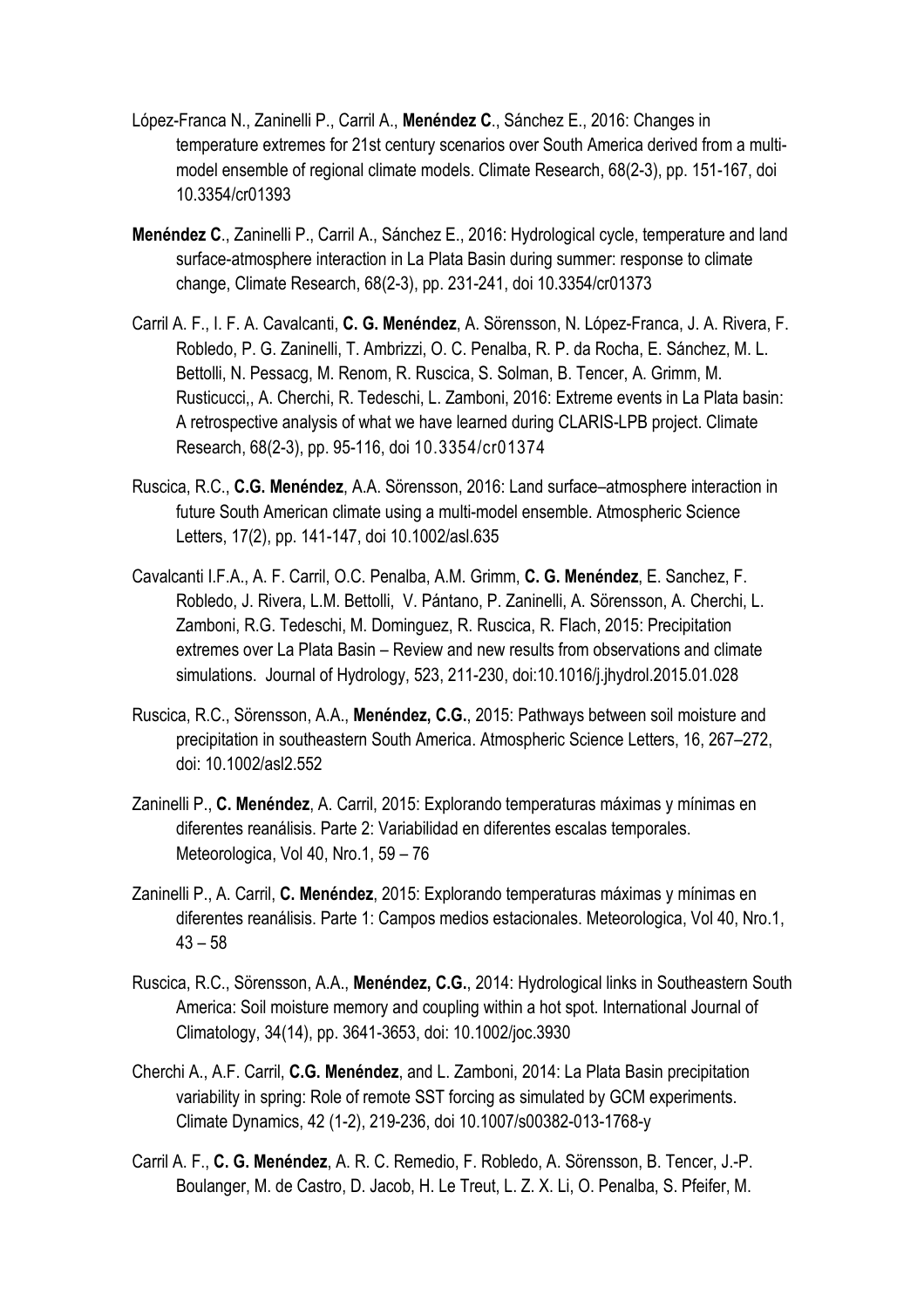Rusticucci, P. Salio, P. Samuelsson, E. Sanchez and P. Zaninelli, 2012: Performance of a multi-RCM ensemble for South Eastern South America. Climate Dynamics, 39, 2747– 2768, doi 10.1007/s00382-012-1573-z

- Montroull N., R. Saurral, I. Camilloni, A. Sörensson, **C. Menéndez** y R. Ruscica, 2012: Escenarioshidrológicos futuros en la región de los Esteros del Iberá en el contexto del cambio climático. Meteorologica, vol.38, n.1, pp. 3-19. ISSN 1850-468X
- Alexander P., R. Ruscica, A.A. Sörensson, **C.G. Menéndez**, 2011: Gravity wave momentum flux generation close to mid-latitude Andes in mesoscale simulations of late 20th and 21st centuries. Advances in Space Research, 48 (8), 1359-1370, doi 10.1016/j.asr.2011.06.020
- Sörensson, A.A. and **C.G. Menéndez,** 2011: Summer soil-precipitation coupling in South America. Tellus 63A, 56–68
- Cavalcanti I. F.A., A. F. Carril, M. Barreiro, M.L. Bettolli, A. Cherchi, A. Grimm, R. Tedeschi, D. Jacob, **C.G. Menéndez**, O. Penalba, N. Pessacg, S. Pfeifer, A.R. Remedio, M. Renom, J. Rivera, F.A. Robledo, R. Ruscica, S. Solman, A. Sörensson, B. Tencer, P. Zaninelli, 2011: CLARIS LPB WP6: Processes and Future Evolution of Extreme Climate Events in La Plata Basin. CLIVAR Exchanges, 57, 22-24
- **Menéndez C.G.**, M. de Castro, A.A. Sörensson, J.-P. Boulanger, 2010: CLARIS Project: towards climate downscaling in South America. Meteorologische Zeitschrift, 19 (4), 357-362
- Sörensson A.A., **C.G. Menéndez**, R. Ruscica, P. Alexander, P. Samuelsson and U. Willén, 2010: Projected precipitation changes in South America: a dynamical downscaling within CLARIS. Meteorologische Zeitschrift, 19 (4), 347-355
- **Menéndez C.G.,** A.F. Carril, 2010: Potential changes in extremes and links with the Southern Annular Mode as simulated by a multi-model ensemble. Climatic Change, 98, 359-377, DOI 10.1007/s10584-009-9735-7
- Boulanger J.-P., G. Brasseur, A. Carril, M. Castro, N. Degallier, C. Ereño, J. Marengo, H. Le Treut, **C.Menéndez**, M. Nuñez, O. Penalba, A. Rolla, M. Rusticucci, R. Terra, 2010: The European CLARIS Project: A Europe-South America Network for Climate Change Assessment and Impact Studies. Climatic Change, 98, 307-329, DOI 10.1007/s10584-009- 9734-8
- Sörensson A.A., **C.G. Menéndez**, P. Samuelsson, U. Willén, U. Hansson, 2010: Soil-precipitation feedbacks during the South American Monsoon as simulated by a regional climate model. Climatic Change, 98, 429-447, DOI 10.1007/s10584-009-9740-x
- **Menéndez C.G.**, M. de Castro, J.-P. Boulanger, A. D'Onofrio, E. Sanchez, A.A. Sörensson, J. Blazquez, A. Elizalde, D. Jacob, H. Le Treut, Z.X. Li, M.N. Núñez, S. Pfeiffer, N. Pessacg, A. Rolla, M. Rojas, P. Samuelsson, S.A. Solman, C. Teichmann, 2010: Downscaling extreme month-long anomalies in southern South America. Climatic Change, 98, 379-403, DOI 10.1007/s10584-009-9739-3